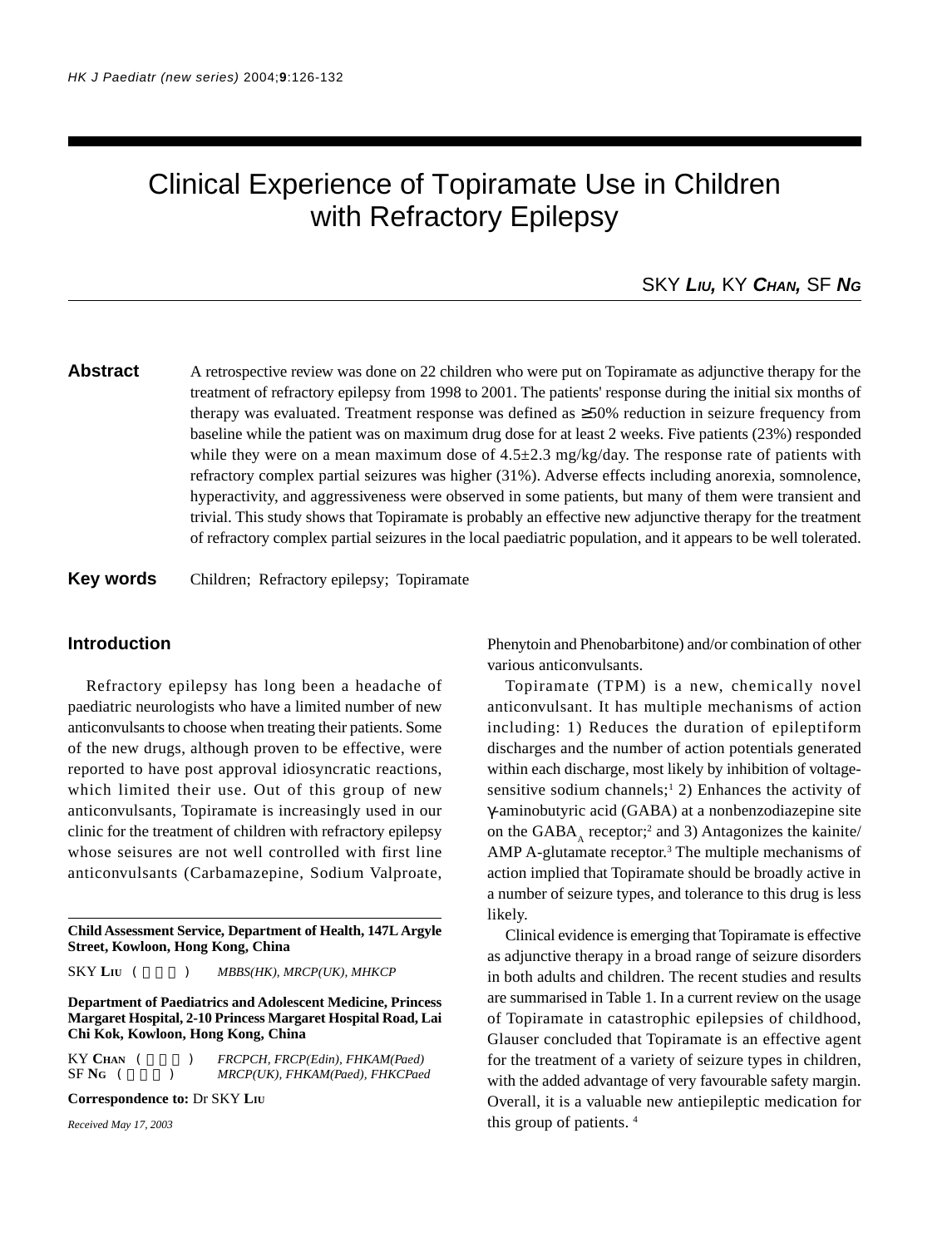| Author                       | <b>Study</b>       | Age        | No. | <b>Dose</b>          | <b>Duration</b> | Result (% of patient with $\geq 50\%$<br>reduction in seizure attack) |
|------------------------------|--------------------|------------|-----|----------------------|-----------------|-----------------------------------------------------------------------|
|                              |                    | (year)     |     |                      | (month)         |                                                                       |
| <b>Partial-onset seizure</b> |                    |            |     |                      |                 |                                                                       |
| Ben-Menachem et al,          | Five controlled    | Adult      | 600 | 200-1000 mg/d        | $~2 - 6$        | <b>TPM 41%</b>                                                        |
| Faught et al,                | trials             |            |     |                      |                 | Placebo 10%                                                           |
| Privitera et al,             |                    |            |     |                      |                 |                                                                       |
| Sharief et al,               |                    |            |     |                      |                 |                                                                       |
| Tassinari et al.             |                    |            |     |                      |                 |                                                                       |
| 19965-9                      |                    |            |     |                      |                 |                                                                       |
| Elterman et al.              | Controlled trial   | $2 - 16$   | 86  | $6$ mg/kg/d          | $\overline{4}$  | TPM 39%                                                               |
| 199910                       |                    |            |     |                      |                 | Placebo 20%                                                           |
| Ritter et al,                | Open label phase   | $2 - 16$   | 83  | $9$ mg/kg/d          | 15              | TPM 57%                                                               |
| $2000^{11}$                  | of above trial     |            |     |                      |                 |                                                                       |
| Coppola et al,               | Prospective        | $2 - 30$   | 55  | Max 12 mg/kg/d       | 9               | TPM 65%                                                               |
| 200112                       | open trial         |            |     |                      |                 |                                                                       |
| <b>Generalised tonic</b>     |                    |            |     |                      |                 |                                                                       |
| clonic seizure               |                    |            |     |                      |                 |                                                                       |
| Crawford, 1998 <sup>13</sup> | Review             | $12 - 75$  |     | $350$ mg/d           |                 | TPM 33%                                                               |
| Biton et al,                 | Controlled trial   | $3 - 59$   | 80  | 175-400 mg/kg/d      | 5               | TPM 56%                                                               |
| 199914                       |                    |            |     |                      |                 | Placebo 20%                                                           |
| Montouris et al,             | Open label phase   | $3 - 59$   | 131 | $7$ mg/kg/d          | 24              | TPM 63%                                                               |
| $2000^{15}$                  | of above trial     |            |     |                      |                 |                                                                       |
| Lennox-Gastaut               |                    |            |     |                      |                 |                                                                       |
| syndrome                     |                    |            |     |                      |                 |                                                                       |
| Sachdeo et al,               | Controlled trial   | $2 - 29$   | 98  | $6$ mg/kg/d          | $2 - 3$         | TPM 33%                                                               |
| 199916                       |                    |            |     |                      |                 | Placebo 8%                                                            |
| Glauser et al,               | Open label phase   | $2 - 29$   | 97  | $10$ mg/kg/d         | 1.5-44          | <b>TPM 45%</b>                                                        |
| $2000^{17}$                  | of the above trial |            |     |                      |                 |                                                                       |
| Coppola et al,               | Prospective open   | $4 - 34$   | 45  | 1.4-12 $mg/kg/d$     | $3 - 98$        | TPM 40%                                                               |
| 2002 <sup>18</sup>           | label study        |            |     |                      |                 |                                                                       |
| <b>Infantile spasms</b>      |                    |            |     |                      |                 |                                                                       |
| Glauser, 1998 <sup>19</sup>  | Pilot study        | $3-48$ mth | 11  | $8-24$ mg/kg/d       | $3-6$           | TPM 82%                                                               |
| Glauser, 2000 <sup>20</sup>  | Extension phase    | As above   | 11  | $29 \text{ mg/kg/d}$ | 18              | TPM 64%                                                               |
|                              | of above study     |            |     |                      |                 |                                                                       |
| Herranz, 2000 <sup>21</sup>  | Open label review  | Infant     | 13  | Max 16 mg/kg/d       | $\overline{a}$  | TPM 69%                                                               |
| Watemberg et al,             | Open label chart   | $0 - 2$    | 8   | $6-12$ mg/kg/d       | 14              | <b>TPM 88%</b>                                                        |
| 2003 <sup>22</sup>           | review             |            |     |                      |                 |                                                                       |
|                              |                    |            |     |                      |                 |                                                                       |

**Table 1** Summary of clinical evidences of Topiramate as adjunct therapy in different types of seizure (1996-2003)

## **Objectives**

In this retrospective review, we attempted to: 1) summarise our clinical experience using Topiramate in paediatric patients; 2) assess its effectiveness as an adjunctive therapy for the treatment of refractory seizures; 3) compare with the foreign studies regarding efficacy and

safety; and 4) make recommendations for effective use of Topiramate in clinical practice.

## **Methods**

A retrospective longitudinal review was conducted to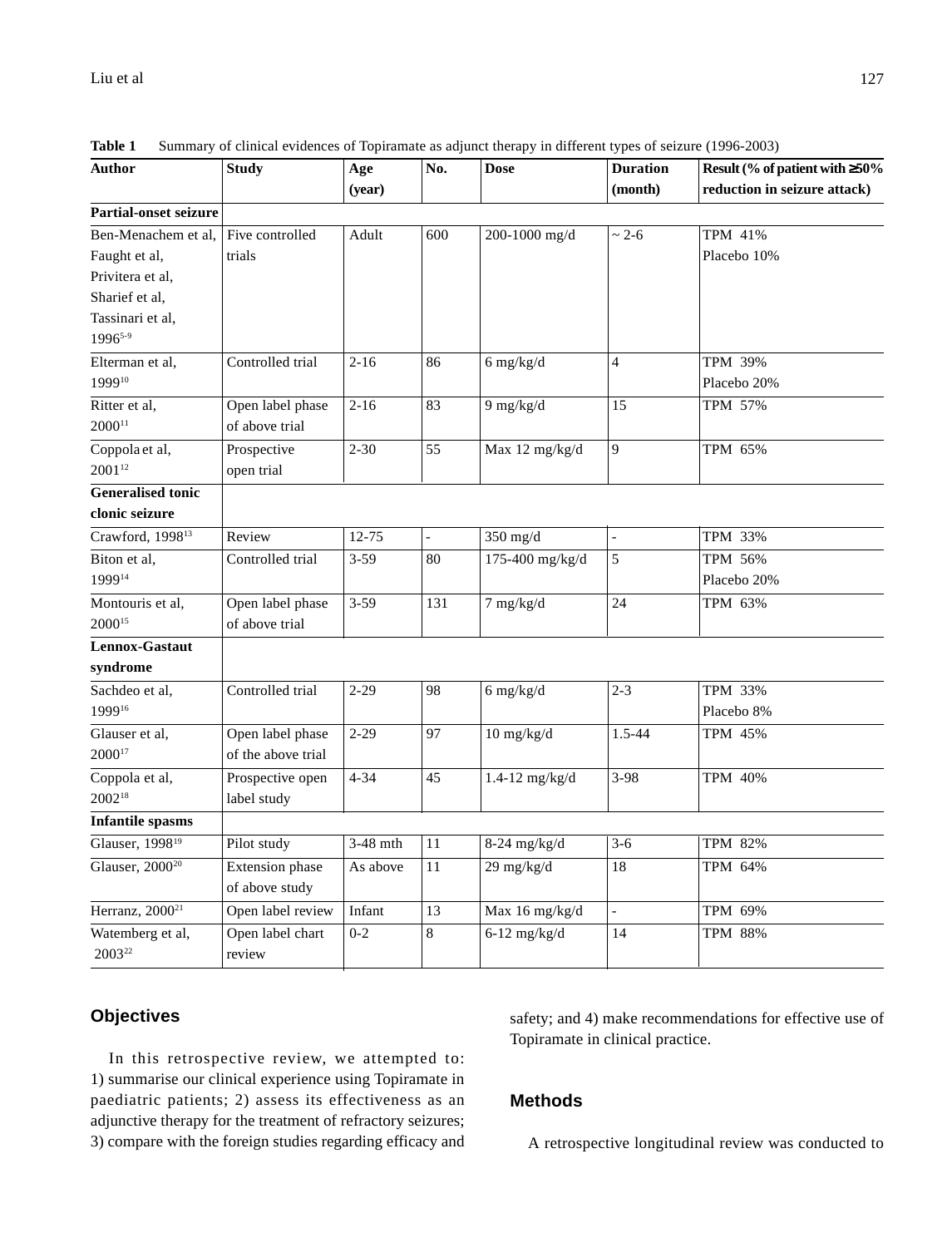evaluate the efficacy and safety of Topiramate as adjunctive therapy in the treatment of refractory epilepsy in our paediatric neurology clinic patients.

*Patient population:* All patients who have been on Topiramate since it was available in our clinic in 1998, up to 2001, were evaluated. The neurology clinic records were reviewed, and their condition was updated during the study period from September 2000 to September 2001.

*Exclusion criteria:* If the patients had: 1) seizures due to acute progressive disease; 2) poor compliance with drug treatment; 3) increases in dose of concomitant anticonvulsants, or use of other epilepsy treatment regimes during the initial 6 months of Topiramate treatment, which made their response difficult to interpret.

*Efficacy:* The primary determinant of efficacy was based on the self-reported reduction in average monthly rate of major seizures within the initial 6 months of Topiramate treatment. Patients' epileptic diaries were checked to confirm their response. Treatment responders were defined as those who experienced ≥50% reduction from baseline seizure attack rates while on the maximum Topiramate dose for at least 2 weeks. Patients who showed some response, but <50% reduction in seizure rate, were also discussed.

*Antiepileptic medication:* Topiramate was prescribed to our patients as adjunctive therapy due to their poor clinical response to first line anticonvulsants and/or combination of various anticonvulsants. The dose of Topiramate was stepped up gradually, based on the clinical response of the patient and tolerability of adverse effects. It was stepped down, as necessary if the efficacy of treatment was poor or significant adverse effects occurred. The maximum drug dose used during initial 6 months of Topiramate therapy, the duration on that dose, and the titration period were noted.

*Safety data:* Treatment emergent adverse events were defined as adverse events, which were either new in onset or aggravated in severity or frequency during the study treatment period. The data was collected by retrospective review of the clinic records. For those patients who had follow up visits during the study period, they were directly questioned regarding common adverse reactions, and any other specific individual reactions. A detailed physical examination was also done. Since anorexia/weight loss was one of the most commonly reported adverse effects, the patient's body weight was noted before and 6 months after starting on Topiramate treatment (or when the treatment was terminated before 6 months). The patients were considered to have significant weight loss if they had lost 5% of their initial body weight, or failed to have appropriate

weight gain (BW dropped below the initial growth percentile line) during the initial 6 months of treatment, in the absence of other systemic illness.

*Statistical method:* Statistics on the patient characteristics, treatment response and adverse events were calculated, and this pattern was compared with the data from foreign studies.

#### **Results**

#### *Patient Characteristics*

A total of 30 patients had been put on Topiramate treatment in our center from 1998 to 2001. Eight patients were excluded from the study: one patient was lost to follow up shortly after starting on Topiramate, and seven patients had increases in the dose of concomitant anticonvulsants during the initial 6 months of Topiramate treatment, which made their responses difficult to interpret. Thus, only 22 patients were included in the data analysis. Their demographic data and baseline characteristics are summarised in Table 2.

#### *Dosage and Duration of Treatment*

The mean maximum Topiramate dose during the initial 6 months of treatment was 4.5±2.3 mg/kg/day (range: 0.9  $-8.4$  mg/kg/day) for a mean duration of  $8.1 \pm 5.4$  weeks (range: 2-24 weeks). The majority of patients had a titration period of >9 weeks.

#### *Efficacy*

During the initial six months of Topiramate treatment, 10 out of the 22 patients reported reduction in seizure rate (45%), with 5 of them reported  $\geq$ 50% reduction from baseline seizure rate (23%) (Figure 1).

Four of the five patients who showed ≥50% reduction in seizure rate suffered from complex partial seizures with/ without secondary generalisation. They were treated with a mean maximum dose of  $3.7\pm1.8$  mg/kg/day for a mean duration of 8±4.7 weeks.

For the remaining 17 patients, 5 showed  $<50\%$  reduction in seizure rate, 10 showed no change in their seizure frequency, and 2 reported worsening of their symptoms. They were treated with a mean maximum dose of  $4.5\pm2.3$ mg/kg/day for a mean duration of  $8.2\pm5.7$  weeks. These figures showed no significant difference from the responder group. For the 2 patients who reported worsening of symptoms, their maximum drug dose was 3.3 and 4.8 mg/ kg/day respectively for duration of 4 weeks. Both of them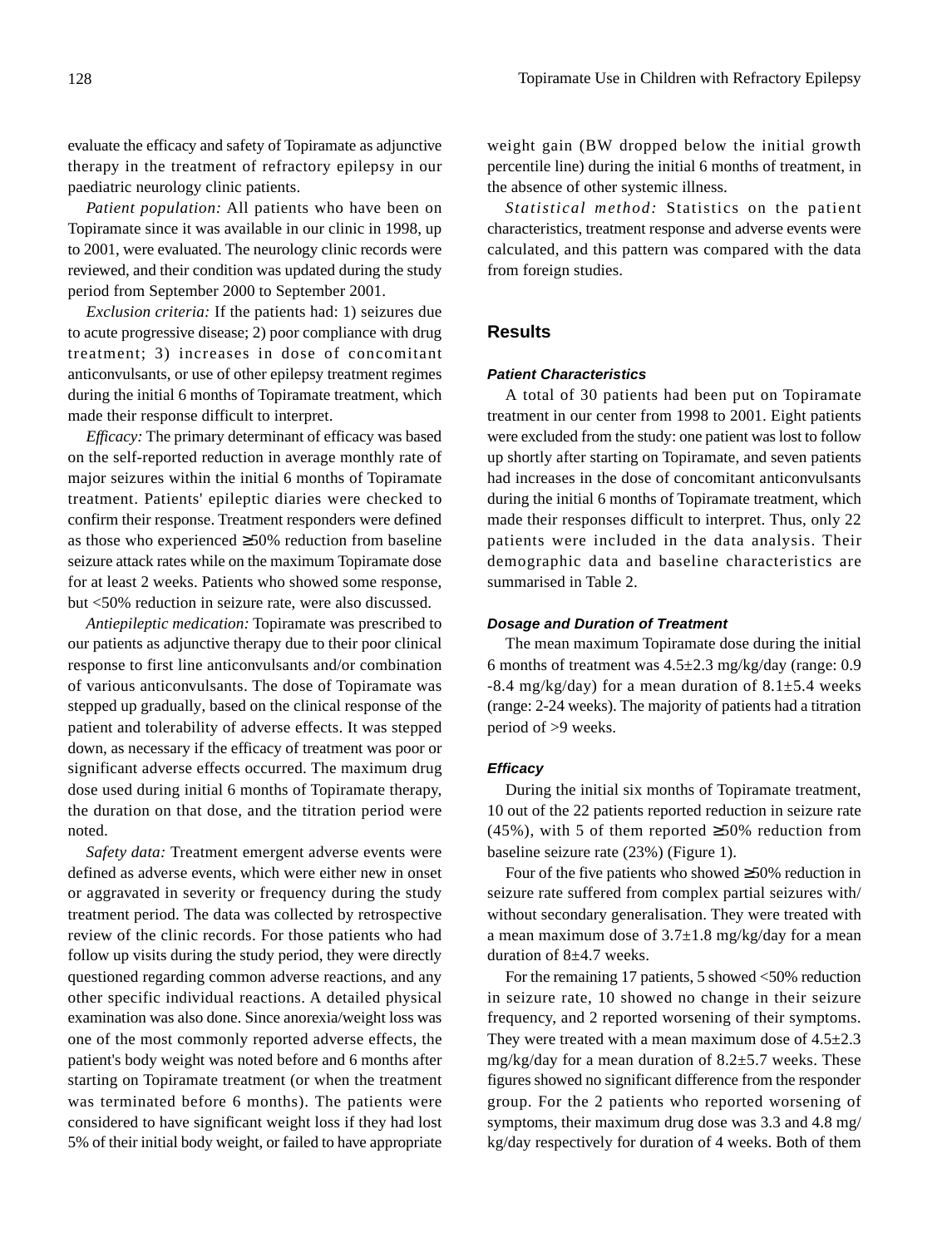| Variable                                         | <b>Patients</b>          |  |
|--------------------------------------------------|--------------------------|--|
|                                                  | $(n=22)$                 |  |
| Sex, male/female                                 | 8/14                     |  |
| Age, year, mean±SD                               | $11.7 \pm 6.2$           |  |
| Range                                            | $4 - 21.5$               |  |
| Weight, kg, mean±SD                              | $33.5 \pm 16.3$          |  |
| Range                                            | 13.7-64                  |  |
| Ethnicity, Chinese/Others                        | $\overline{21/1}$        |  |
| Baseline seizure type                            |                          |  |
| Complex partial±secondary generalisation         | 13                       |  |
| Myoclonic                                        | 3                        |  |
| Generalized tonic clonic                         | $\overline{c}$           |  |
| Lennox Gastaut syndrome                          | $\overline{c}$           |  |
| Infantile spasm                                  | $\overline{\mathcal{L}}$ |  |
| Median baseline monthly seizure frequency        | 33.4                     |  |
| Range                                            | $1 - 110$                |  |
| Number of background anticonvulsants (AED)       |                          |  |
| One AED                                          | 4                        |  |
| Two AEDs                                         | 10                       |  |
| More then two AEDs                               | 8                        |  |
| <b>Background AEDs</b>                           |                          |  |
| Valproic acid                                    | 12                       |  |
| Carbamazepine                                    | 11                       |  |
| Clobazem/Vigabatrin/Lamotrigine                  | 7/6/5                    |  |
| Others (Clonazepam, Trileptal, Lorazepam,        | 8                        |  |
| Phenytoin, Luminal, Gabapentin)                  |                          |  |
| Underlying disease/structural lesion identified  |                          |  |
| Cerebral atrophy/Cerebella brainstem atrophy     | 3/1                      |  |
| Tuberous sclerosis                               | 2                        |  |
| Porencephalic cyst/Cerebello-pontine angle cyst  | 1/1                      |  |
| <b>MELAS</b>                                     | 1                        |  |
| Smith lenti opitz syndrome (suspected)           | 1                        |  |
| Mesial temporal sclerosis                        | 1                        |  |
| Schizencephaly                                   | 1                        |  |
| Epilepsy without cause identified                | 10                       |  |
| Temporal lobe epilepsy<br>6                      |                          |  |
| Frontal lobe epilepsy<br>1                       |                          |  |
| Myoclonic epilepsy<br>1                          |                          |  |
| Lennox Gastaut syndrome<br>1                     |                          |  |
| Prematurity without brain lesion identified<br>1 |                          |  |

**Table 2** Demographic data and baseline characteristic

suffered from complex partial seizures with or without secondary generalisation.

When the analysis of treatment responders  $(n=5)$  was extended to 7 to 12 months of Topiramate treatment, 3 of them persistently experienced reduction in seizure attacks, but the other 2 had increases in the dose of concomitant anticonvulsants which made their response difficult to interpret. For the initial non-responders (n=17), 2 of them responded after their drug dose were stepped up from 4/4.7 to 6.5/7.4 mg/kg/day, and they suffered from complex partial seizures and myoclonic epilepsy respectively.

Analysis of the type of seizure and treatment response:

- Complex partial seizures 13 patients suffered from complex partial seizures in our series, 4 showed ≥50% reduction of seizure rate, 3 showed <50% reduction, 4 showed no change and 2 reported worsening of their seizure rate during the initial 6 months of treatment. This gave a response rate of 31% (i.e. 4/13). No statistically significant association was found between clinical response and other variables, including: age of patients, frequency of seizure attack, presence of brain lesions, dose of drug and duration of treatment.
- Other types of seizures/epileptic syndromes the number of patient treated was too small to give any meaningful result.

#### *Side Effects*

Adverse events that were reported by the patients or found during follow up are summarised in Table 3. The most common side effects were anorexia (45%), central nervous system (CNS) effects (36%) and weight loss (23%). Among CNS effects, somnolence was most frequently reported, and three patients had multiple CNS complaints. However, most of these side effects were trivial and



**Figure 1** Initial response to Topiramate (n=22).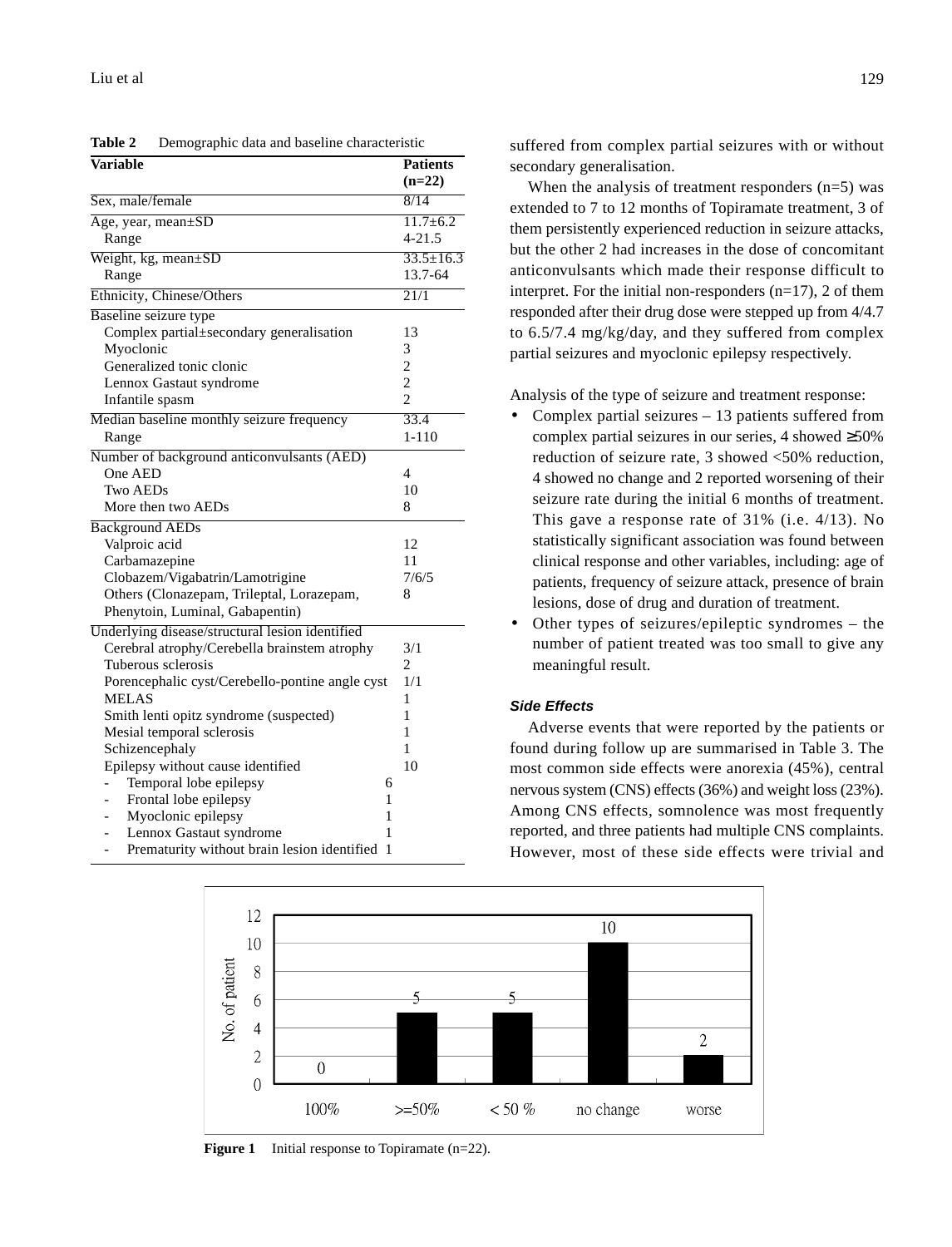**Table 3** Incidence of the treatment emergent adverse events

| <b>Adverse event</b><br>Anorexia |    | No. of patients (percentage)<br>10(45%) |  |  |  |
|----------------------------------|----|-----------------------------------------|--|--|--|
|                                  |    |                                         |  |  |  |
|                                  |    | (3 have multiple complaints)            |  |  |  |
| Somnolence                       | 5  |                                         |  |  |  |
| Euphoria/hyperactive             | 2  |                                         |  |  |  |
| Aggressive                       |    |                                         |  |  |  |
| Insomnia                         |    |                                         |  |  |  |
| Hypotonia                        |    |                                         |  |  |  |
| Difficulty with concentration    | -1 |                                         |  |  |  |
| Decreased speech                 | 1  |                                         |  |  |  |
| Weight loss                      |    | (23%)                                   |  |  |  |
| Rash                             |    | (4%)                                    |  |  |  |

transient. Only three patients stopped drug treatment because of lack of efficacy of treatment and/or adverse events (including anorexia, CNS side effects and skin rash). However, all of them had just started on low dose of Topiramate treatment (1.9 to 2.8 mg/kg/day) for a short time (2 to 6 weeks).

## **Discussion**

This is an empirical local retrospective study on the response of paediatric patients to Topiramate therapy. The results of this study showed that Topiramate improved seizure control in about one fourth (23%) of our patients with refractory epilepsy. This figure is slightly lower than those reported by foreign studies on different types of epilepsy (see Table 1), which ranged from 33% to 88% versus 8 to 20% of placebo effect. This can be explained by several possible factors.

One factor could be due to our lower mean drug dose  $(4.5\pm2.3 \text{ mg/kg/day})$  when compared to the studies, which showed effective target dose ranging from 6-24 mg/kg/day. Our use of a lower drug dose was due to the following reasons: 1) we have adopted a conservative approach in the titration of a new anticonvulsant in which we have limited experience and research data; 2) in order to avoid poor drug compliance due to adverse events, a slower titration rate was adopted, and hence lower maximum dose was reached during the initial 6 months of treatment; 3) clinical response of the patients determined the drug dose rather then a preset protocol; 4) frequent clinic visit and hence adjustment of drug dose was not prescribed to those patients with severe disability. Nevertheless, when we

compared the mean maximum drug dose between the initial responder and non-responder groups, there is no significant difference (3.7 versus 4.5 mg/kg/day). This may imply that some factors other than the drug dose are affecting our treatment response.

For instance, the type of epilepsy may affect the treatment response. In our initial-responder group, four out of the five patients suffered from complex partial seizures with or without secondary generalisation, and another subsequent responder during the 7 to 12 months of treatment also suffered from the same seizure type. This is consistent with the pharmaceutical companies' reported major indication for Topiramate, and also prior research data reporting effectiveness of this drug in children and adults with partial-onset seizures. The response rate of our patients with complex partial seizures is 31% (4 out of 13 treated), which is only slightly lower than the reported figures in Table 1 (39 to 65 % in the treatment group, 10-20% in the placebo group).

For the treatment of epileptic syndromes of childhood such as Lennox-Gastaut Syndrome (LGS) and infantile spasms, different titration rates and target doses of Topiramate were recommended based on previous research. For instance, for LGS, a start slow (0.5 to 1.0 mg/kg/day), go slow (0.5 to 1.0 mg/kg/day every 1-2 weeks) approach was recommended, with a goal of higher target dose of 6-10 mg/kg/day in order to improve seizure control and reduced side effects.<sup>4</sup> In our study, two patients with LGS were treated with 0.9/6.4 mg/kg/day for 24/8 weeks respectively; both showed no change in seizure frequency. Their response might be better if a higher target dose close to 10 mg/kg/day was given as recommended.

For the treatment of infantile spasms, a high starting dose (2-3 mg/kg/day), rapid titration (2-3 mg/kg/day as frequent as every 3-4 days), and a high target dose of 10-15 mg/kg/ day was recommended.<sup>4</sup> This could be due to the higher clearance and shorter half life of Topiramate in infants receiving concomitant enzyme-inducing anticonvulsants.23,24 In our study, two patients with infantile spasms were treated with 2.5/7.8 mg/kg/day for 4/3 weeks respectively, and again both of them showed no response. A more robust approach, like that recommended above, might benefit some of our patients with infantile spasms.

For progressive myoclonic epilepsy, no double-blind placebo-controlled trials of Topiramate therapy have been reported before 2001. Although one case report showed a favourable response,<sup>4</sup> others found that patients with myoclonic seizures responded poorly to Topiramate. In our study, three patients with myoclonic epilepsy were treated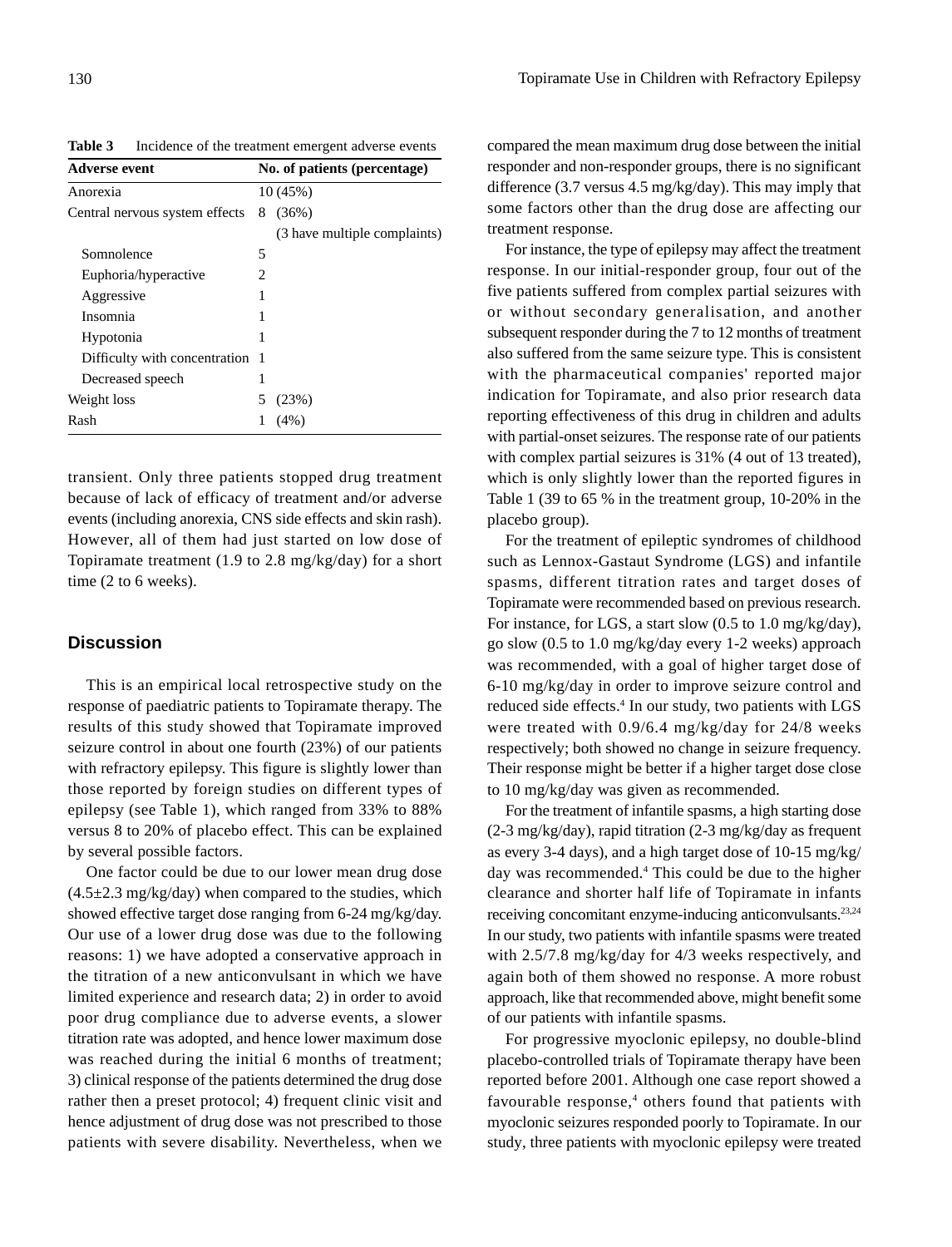with drug dose of 1.8/4/5.8 mg/kg/day for 12/4/15 weeks respectively. Two patients showed no change and one showed <50% reduction in seizure frequency during the initial 6 months of treatment. During the 7 to 12 months of treatment, the partial responder had her drug dose stepped up gradually from 4 to 7.4 mg/kg/day, which resulted in ≥50% reduction in seizure frequency for 15 weeks of follow up. These observations indicate that a target dose approaching 6-8 mg/kg/day might benefit some of our patients with myoclonic epilepsy.

Topiramate was generally well tolerated. CNS effects and anorexia/weight loss were the most common adverse effects described in children. CNS effects include somnolence, difficulties with concentration and behaviour changes; however, tolerance to these adverse effects seems to develop in most children. Weight loss was also reported to be transient, with no long-term impact on growth. A slower titration rate was reported to be associated with lower incidence of adverse events.25 In our review, the adverse effects of Topiramate were generally mild and transient. Three of our patients required termination of treatment because of adverse events and/or lack of efficacy. There were no significant treatment-related complications in those three patients. We can thus be reassured that Topiramate is a generally safe new drug with a very favourable safety margin.

In this retrospective review, we encountered several important limitations: 1) there was no preset protocol on the titration, maintenance and target dose of the drug, and adjustments were all based on the clinical response; 2) clinical response was obtained by self-report and confirmed by checking the epileptic diaries. This is intrinsically not a very accurate measure of clinical efficacy; 3) we arbitrarily chose the initial 6 months of Topiramate treatment for analysis because there was generally not much change in the concomitant anticonvulsants during this titration period. This allowed us to interpret the patients' response to Topiramate more accurately; 4) our sample size was small and only included patients from one local paediatric neurology clinic. All of these factors limit our ability to draw broad conclusion about the efficacy and safety of Topiramate in the treatment of refractory seizures in other paediatric population.

#### **Summary and Conclusion**

Results of this study show that Topiramate is probably an effective adjunctive therapy for the treatment of refractory complex partial seizures in the local paediatric population, but our response rate (31%) is slightly lower than that reported in the foreign studies (39-65%), and placebo effect cannot be excluded. As with other antiepileptic drugs, individual response to Topiramate may be highly varied. Titration of the drug dose should be based on clinical response particularly when therapeutic serum drug concentration monitoring is not available. Although adverse events are common, they are mostly trivial and transient, and the drug is shown to have a very favourable safety margin. Its usefulness in the treatment of other epileptic syndromes in childhood requires further observation and study. Reports from previous studies showed that a higher target dose (at least 6 mg/kg/ day) could be given in a shorter titration period (6-9 weeks), and some fine adjustments are needed when treating different epileptic syndromes. Keeping these factors in mind, further local study on the efficacy and safety of Topiramate therapy should be conducted.

#### **References**

- 1. Coulter DA, Sombati S, DeLorenzo RJ. Selective effects of topiramate on sustained repetitive firing and spontaneous bursting in cultured hippocampal neurons. Epilepsia 1993;34(2 Suppl): 123.
- 2. White HS, Brown SD, Woodhead JH, Skeen GA, Wolf HH. Topiramate enhances GABA-mediated chloride flux and GABAevoked chloride currents in murine brain neurons and increases seizure threshold. Epilepsy Res 1997;28:167-79.
- 3. Severt L, Coulter DA, Sombati S, et al. Topiramate selectively blocks Kainate currents in cultured hippocampal neurons. Epilepsia 1995:36(4 Suppl):38.
- 4. Glauser TA. Topiramate in the catastrophic epilepsies of childhood. J Child Neurol 2000;15 Suppl 1:S14-21.
- 5. Ben-Menachem E, Henriksen O, Dam M, et al. Double-blind, placebo-controlled trial of topiramate as add-on therapy in patients with refractory partial seizures. Epilepsia 1996;37:539- 43.
- 6. Faught E, Wilder BJ, Ramsay RE, et al. Topiramate placebocontrolled dose-ranging trial in refractory partial epilepsy using 200-, 400-, and 600-mg daily dosages. Topiramate YD Study Group. Neurology 1996;46:1684-90.
- 7. Privitera M, Fincham R, Penry J, et al. Topiramate placebocontrolled dose-ranging trial in refractory partial epilepsy using 600-, 800-, and 1,000-mg daily dosages. Topiramate YE Study Group. Neurology 1996;46:1678-83.
- 8. Sharief M, Viteri C, Ben-Menachem E, et al. Double-blind, placebo-controlled study of topiramate in patients with refractory partial epilepsy. Epilepsy Res 1996;25:217-24.
- 9. Tassinari CA, Michelucci R, Chauvel P, et al. Double-blind, placebo-controlled trial of topiramate (600 mg daily) for the treatment of refractory partial epilepsy. Epilepsia 1996;37:763-8.
- 10. Elterman RD, Glauser TA, Wyllie E, Reife R, Wu SC, Pledger